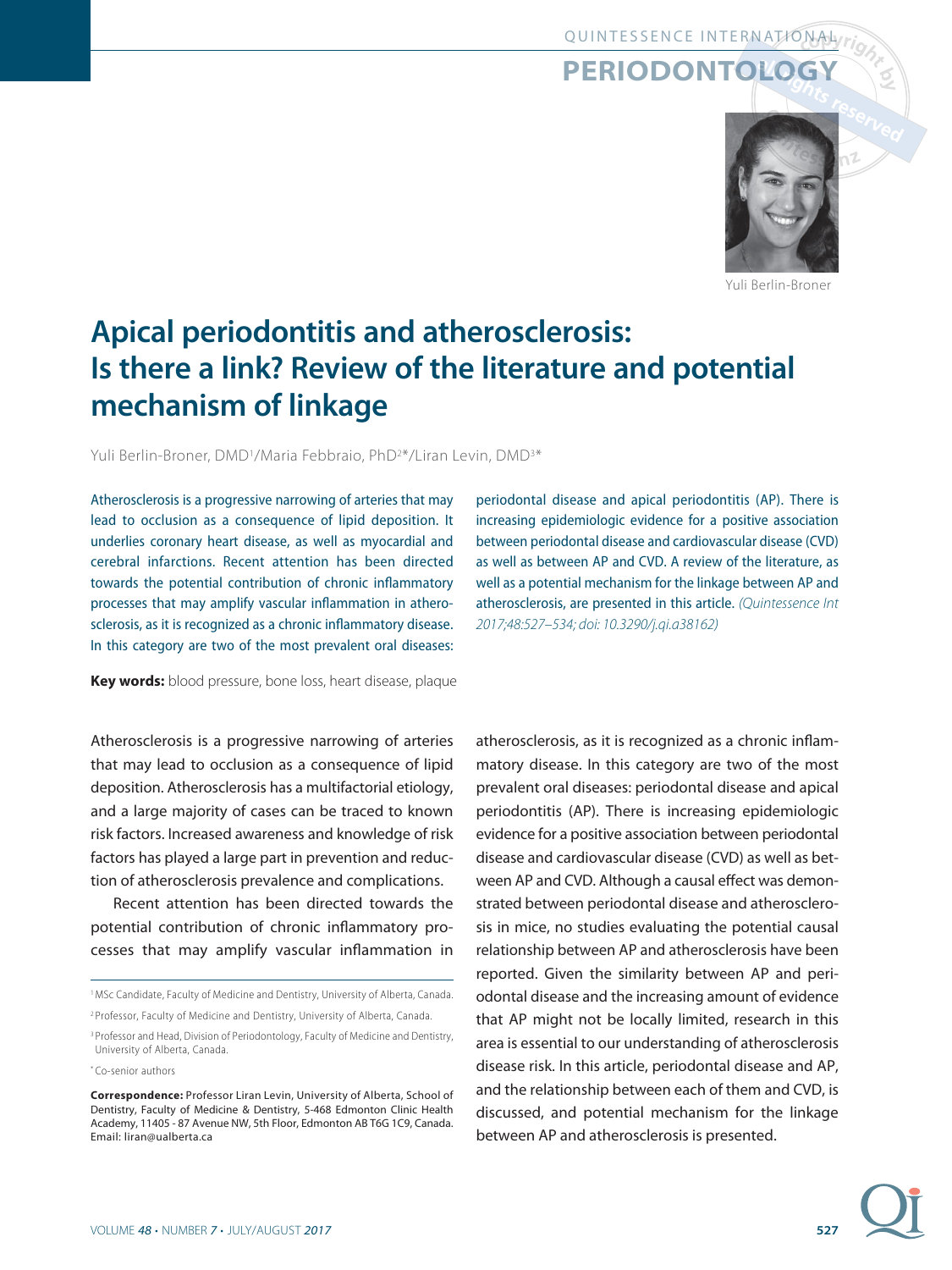

**Fig 1** Atherosclerotic lesions in a mouse aortic sinus. Mouse aortic sinus section cut at the level of the valve leaflets (vlv), stained with Trichrome stain: red, cytoplasm; blue, collagen; purple, nuclei. Msc, normal muscle wall. A1 and A2, atherosclerotic lesions. The atherosclerotic lesions cause narrowing of the arterial space.

## **ATHEROSCLEROSIS**

Cardiovascular disease (CVD) and cerebrovascular disease (stroke, transient ischemic attack) share common mechanisms and often result from atherosclerosis.<sup>1</sup> Atherosclerosis can lead to coronary heart disease, as well as myocardial and cerebral infarctions.<sup>2</sup> Atherosclerosis is a progressive narrowing of arteries that can lead to occlusion due to lipid deposition. According to the World Health Organization, in 2012, CVD accounted for 3 in every 10 deaths despite the prevalence and success of lipid-lowering drugs.<sup>3,4</sup>

Atherosclerotic lesions, or atheromata, are asymmetric focal thickenings of the innermost layer of the artery, which is known as the intima (Fig 1).<sup>5</sup> The intima is in contact with blood and is lined by endothelial cells. Atheromata begin when lipids from high fat diets activate endothelial cells. Increased blood lipids leads to changes in sheer stress, and this is perceived by mechano-sensors on endothelial cells as a danger signal.<sup>6</sup> These blood lipids also accumulate in the space beneath the endothelial cells, known as the sub-intima. Endothelial cells respond to these abnormalities by expressing chemoattractants for monocytes, which are the body's immune surveillance cells.7 The endothelial cell surface also changes, and expresses receptors, such as a vascular cell adhesion molecule 1 (VCAM-1) and intercellular adhesion molecule 1 (ICAM-1), to guide monocyte migration and extravasation to the site of lipid accumulation in the sub-intima.<sup>7</sup> As a result of these signals, monocytes mature into macrophages, which can take up and degrade the lipid. However, this process can be overwhelmed by chronic high fat, leading to entrapment of macrophages within the sub-intima.

The initial lesion of atherosclerosis is known as the fatty streak and consists almost entirely of lipid-engorged macrophages. As the disease progresses, these lesions grow, attract other immune cells and smooth muscle cells, which encapsulate the lesion. Cells die as a result of lipotoxicity, and lipid, cholesterol, and cellular debris accumulate, along with connective tissue elements, as the body attempts to heal this wound.<sup>8</sup> Atherosclerosis plaques may be characterized as stable or unstable, depending upon the strength and thickness of the smooth muscle cell cap.9 Unstable plaque can rupture, spilling contents that promote blood clotting and occlusion of the vessel.<sup>9</sup> This may result in myocardial infarction or stroke and potential fatal consequences. Atherosclerosis is recognized as a chronic inflammatory disease in that metabolic risk factors, such as hypercholesterolemia and hypertriglyceridemia, lead to an activated endothelium which triggers an immune response, and this initiates, propagates, and activates lesions in the arterial tree.<sup>4,5</sup>

Atherosclerosis has a multifactorial etiology (Fig 2). Major risk factors include unhealthy blood cholesterol and/or triglyceride levels, high blood pressure, smoking, insulin resistance, diabetes, overweight or obesity, lack of physical activity, unhealthy diet, age, gender (male), and family history of early heart disease.10 High plasma levels of the acute phase response protein,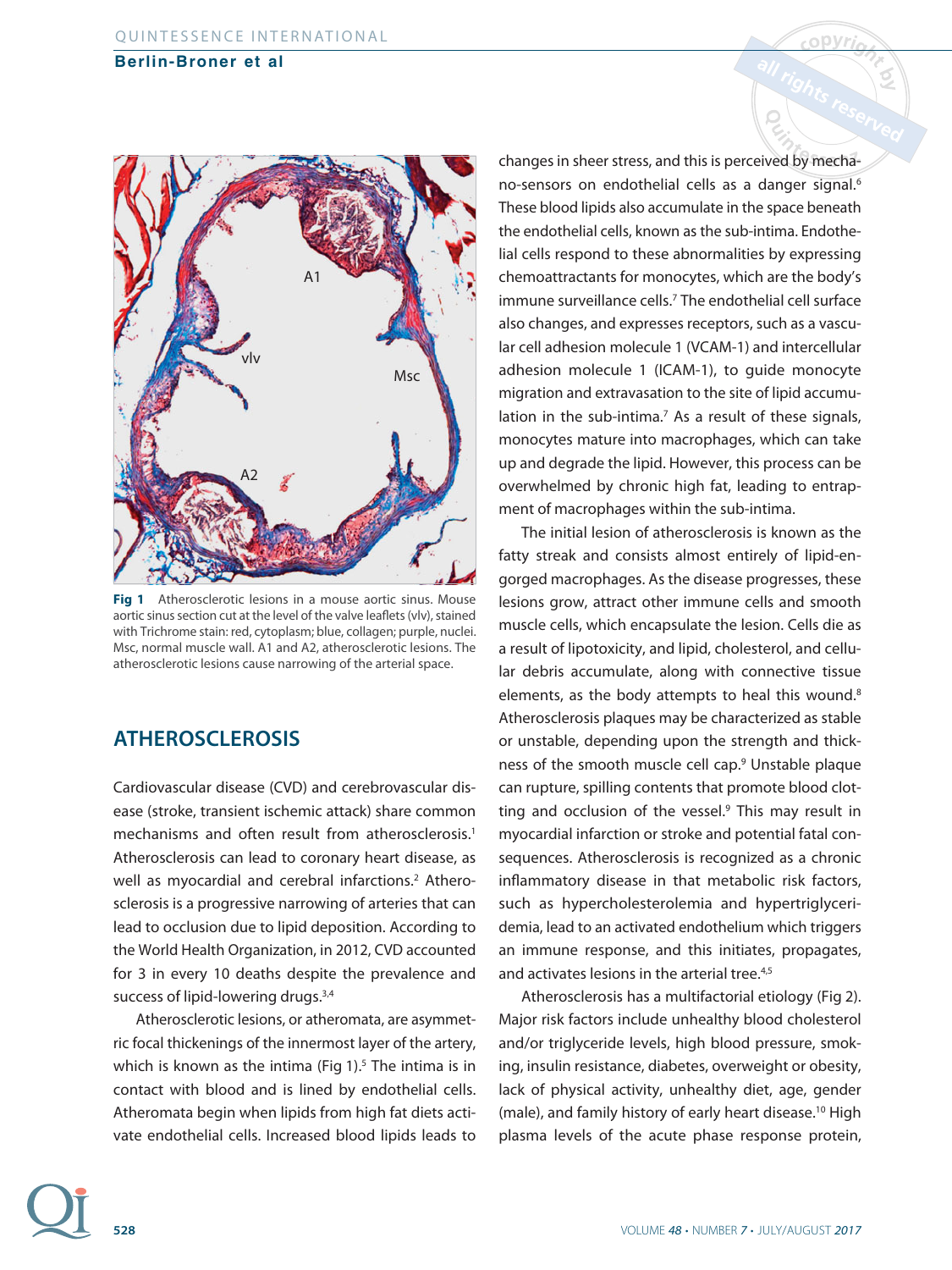QUINTESSENCE INTERNATIONAL

**Berlin-Broner et al**

C-reactive protein (CRP), is a sign of chronic vascular inflammation and correlates with atherosclerosis disease risk.10 Emerging risk factors include heavy alcohol consumption and sleep apnea.10-12 Some risk factors are fixed, including family history, age, and gender, but others can be modified by medication (such as controlling blood pressure or cholesterol levels) or by behavioral changes (such as diet and physical activity). Increased knowledge of potential risk factors allows for future prevention and reduction of atherosclerosis.

It is important to note that a substantial proportion of atherosclerotic CVD events occur in individuals without hyperlipidemia.4 This has turned the attention to other pathophysiologic drivers of atherosclerosis. Because inflammation is involved in all stages of atherosclerosis, interventions modulating systemic or local inflammatory responses have become attractive means to alter CVD risk.<sup>4</sup> Recently, more attention has been directed towards the identification of potential contributors to chronic inflammatory processes that may amplify vascular inflammation in atherosclerosis. In this category are two of the most prevalent oral diseases: periodontal disease (periodontitis) and AP.

## **CHRONIC ORAL INFLAMMATORY DISEASES**

Periodontal disease and AP share a common bacterial etiology. Bacteria that are normally found in the oral cavity create a pathologic micro-environment in the periodontal pocket or root canal that leads to a continuous host inflammatory reaction. The host tries to eliminate the bacteria, but without success, due to continued bacterial flow (from the oral cavity) and the inability of the immune system to access these two niches. The two diseases are mostly painless and create minimal discomfort to patients, and as a result they may persist unnoticed for years.13 Periodontal disease and AP can be eliminated by appropriate therapy, which involves removal and prevention of resettlement of the microbial factor.



**Fig 2** Atherosclerosis risk factors. Atherosclerosis is a chronic inflammatory condition with a multifactorial etiology.

#### **Periodontal disease**

Periodontal disease is inflammation of the tissues surrounding the tooth, including the periodontal ligament, cementum, and alveolar bone. It develops as a response to (mostly) gram-negative, anaerobic bacteria, which originate in the oral cavity and accumulate on the tooth surface as dental plaque.<sup>2,14</sup> The host mounts an inflammatory response to the bacteria in plaque. Whether acute or chronic, the inflammation can eventually lead to loss of bone supporting the tooth structures. Severe periodontal disease is found in 15% to 20% of middle-aged (35 to 44 years) adults. More than 70% of adults 65 and older have moderate to severe periodontal disease.<sup>15</sup>

The association between periodontal disease and CVD has been widely investigated and a positive association has been reported in a systematic review and meta-analysis of observational studies.16 The meta-analysis concluded that periodontal disease is associated with a 19% increase in the risk of future coronary heart disease.16 Furthermore, the increase in relative risk was more prominent (44%) in persons aged 65 years and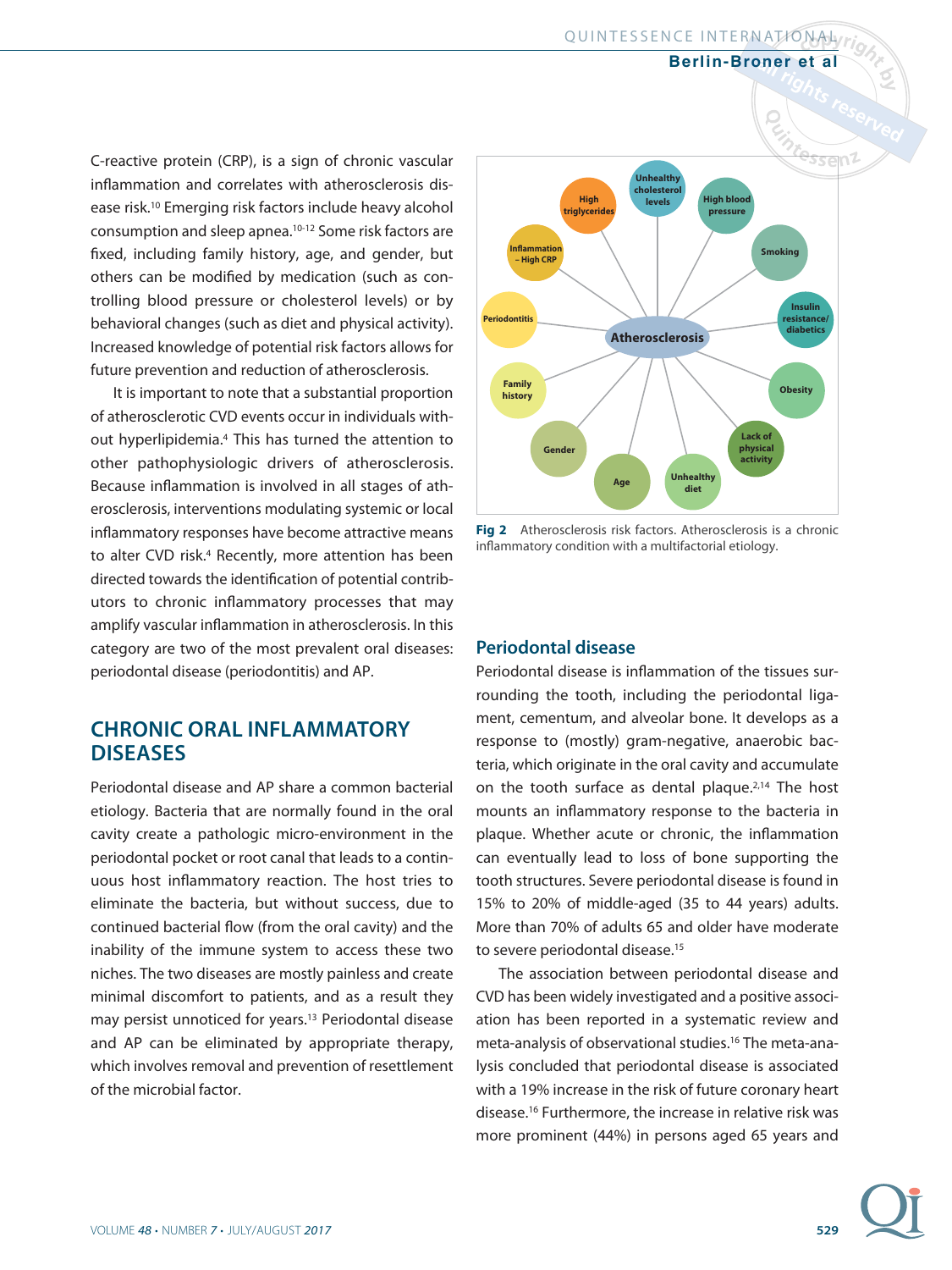older.16 A cross-sectional human study found that levels of triglycerides were higher in periodontitis patients compared to subjects without periodontitis (178 mg/dL vs 165 mg/dL;  $P < .05$ ), and levels of high-density lipoproteins were lower (44 mg/dL vs 50 mg/dL;  $P < .05$ ).<sup>17</sup> This lipid profile is consistent with greater potential for CVD. Several basic science studies have shown a causative association between atherosclerosis and periodontal disease.18,19 A recent study, using a genetically engineered atherosclerosis mouse model, identified CD36 as essential to host inflammatory signaling in response to the gram-negative bacteria, Porphyromonas gingivalis, which is a known perio-pathogen (and also found in infected root canals in AP) and suggested CD36-dependent interleukin 1 beta (IL-1β) generation as a link between periodontal disease and CVD.19

#### **Apical periodontits (AP)**

The term "apical periodontitis" describes inflammation in the alveolar bone, adjacent to the apical opening of an infected root canal, in reaction to infection harbored in the root canal system. This infection, similar to periodontal disease, consists primarily of gram-negative anaerobic bacteria. AP may be detected radiographically as a radiolucent lesion in the surrounding alveolar bone adjacent to the apical part of the infected tooth, and is then referred to as a periapical lesion (PAL) (Fig 3). PALs are highly prevalent, occurring in 34% to 61% of patients.20-22 Five percent of all teeth without root canal treatment (RCT) and 25% with RCT present with PALs.<sup>23</sup> These numbers are likely an underestimation, due to the limited sensitivity of radiographs. Because PALs are usually not painful, they may go undetected and remain chronic and untreated for years.24 In a recent publication, the long-term (at least 4 years) dynamics of PALs were evaluated and described.25 In this study, 51% of the PALs worsened, 28.5% of PALs remained unchanged, and 20% improved over time. The authors concluded that further endodontic treatment was indicated in non-healed cases, those with poor root fillings or poor coronal restorations, because of the likelihood for the lesions to worsen.<sup>25</sup> The treatment of choice, tooth retention or extraction, should be

evidence-based, taking into account the various factors and related treatment outcomes, as well as some perceptions based on clinical experience.26

Most radiographically detected PALs (97.2%) represented lesions of endodontic origin and included periapical granulomas (60%), radicular cysts (36.7%), periapical fibrous scars (0.27%) and periapical abscesses (0.23%).13 High-quality endodontic treatment or retreatment led to PAL resolution in 80% of cases.<sup>27</sup> A small subset (2.8%) of PALs represent a group of lesions of non-endodontic origin.13 These lesions require a different and more radical treatment, including surgical intervention, due to their aggressive behavior, tendency to recur, and risk of malignancy; they should not be left untreated. Therefore, in cases when there is no resolution/healing despite intervention, a biopsy is required for further diagnosis and reevaluation. The potential histopathologic diagnoses of these lesions include odontogenic keratosis, benign fibro-osseous lesions, ameloblastoma, Langerhans cell disease, and central giant cell granuloma or malignancy.13 In addition to the fact that long-standing, unhealed PALs raise suspicion for one of these different diagnoses, the chronic inflammatory process may, like periodontal disease, have systemic influence.

## **EPIDEMIOLOGIC EVIDENCE FOR LINKAGE BETWEEN AP AND CVD**

New studies continue to emerge regarding the epidemiologic evidence for the association between AP and CVD, and this area of research draws interest within the dental research community.28-31 A recent systematic review identified 19 epidemiologic studies in humans (4 cohort, 5 cross-sectional, and 10 case-control) that examined the association between radiographically detected AP and CVD.<sup>28</sup> Of these, 13 showed a significant positive association between AP and CVD, although two lost significance after multivariable analysis. It was concluded that evidence exists for a positive association between AP and CVD; however, the level was moderate to low, and no causal relationship could be established.28 Since that analysis, new epidemiologic evi-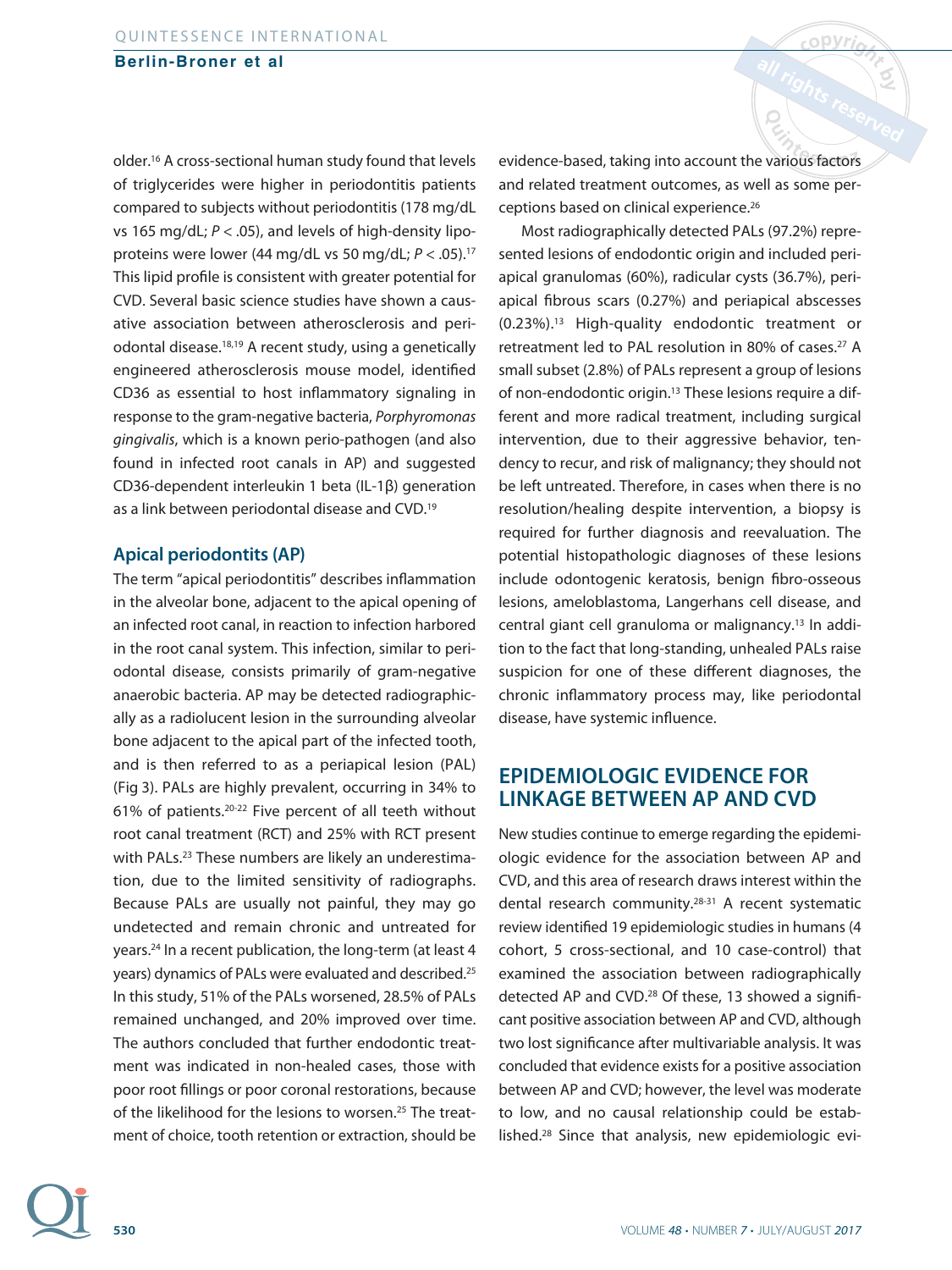**Figs 3a and 3b** Radiolucent periapical lesions (PALs)/apical periodontitis (AP). (a) Radiolucent PALs (red arrows) associated maxillary left incisors, poor endodontic treatments, and poor restorations. (b) One year following endodontic retreatment and new restorations in the maxillary left incisors; maxillary left lateral incisor with a healed PAL; maxillary left central incisor with an unchanged PAL.





dence supporting the positive association between AP and CVD has emerged, including a study, with 364 participants, that found that the likelihood of subjects with radiographically detected AP to also have CVD was 5.3 fold higher compared with subjects without AP.29

Evaluation of the influence of AP as a separate risk factor for CVD is challenging for several reasons. First, many factors contribute to the risk of atherosclerosis, as it is known to have a multifactorial etiology (Fig 2).10 These factors can be addressed during study design and analysis as potential confounders, but based on previous publications, these factors are not always easily controlled.28 Another challenge is the method used in the studies to measure outcome (CVD) and level of exposure (AP). For example, different radiographic methods are used to evaluate for the presence of AP, including periapical radiographs, panoramic radiographs, cone beam computed tomography (CBCT), and whole body CT.<sup>28</sup> The variation in method is significant because the type of radiograph influences the ability to detect a PAL. The specificity and sensitivity for detection of a PAL varies among panoramic radiographs, periapical radiographs, and CBCT images: sensitivity 0.28, 0.55, 0.91 to 0.98, respectively; and specificity 1, 0.98, and 0.73, respectively.<sup>32,33</sup> This means that when a panoramic radiograph is used for screening only 28% of PALs would be detected. Some studies have used patients' self-report of having a RCT in the past as an indicator of AP, without a complementary radiographic evaluation.34-36 This method would be considered the least reliable. For these reasons, studying the direct association between CVD and AP is challenging in an experimental setting that involves humans, and a causal relationship between the two has not yet been established.

### **Possible underlying mechanism of the association between AP and CVD**

Although periapical infections cause a number of local tissue responses that limit the spread of infectious elements, AP may not be an exclusively local phenomenon.<sup>37</sup> Results from a meta-analysis by Gomes et al<sup>38</sup> show that the presence of AP is associated with a systemic increase in inflammatory markers including C-reactive protein (CRP), IL-1, IL-2, IL-6, asymmetric dimethylarginine (ADMA), and immunoglobulins (IgA, IgG, and IgM) in humans.<sup>38</sup> Overall those findings suggest that AP contributes to a systemic immune response that may mediate accelerated atherosclerosis.38 The potential role of these inflammatory mediators is as follows:

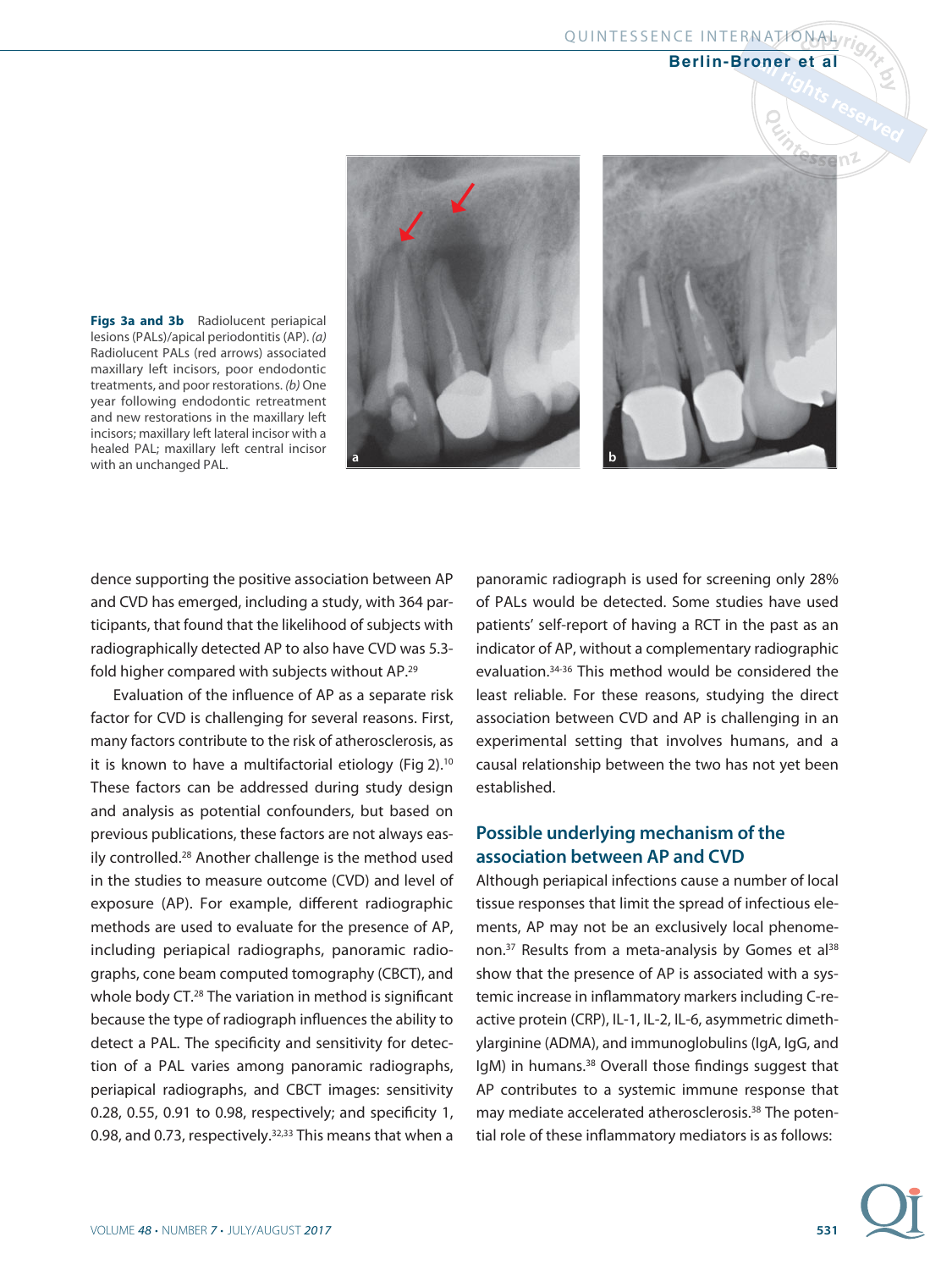- CRP, which is increased in patients with AP,38 is a marker associated with atherosclerotic cardiovascular disease, independent of traditional risk factors for CVD.4,39
- It is known that endothelial cells can undergo a dramatic modulation in their functional phenotype in response to certain bacterial products, such as gram-negative endotoxins, and other pathogen-associated molecular patterns (PAMPs) or cytokines, such as IL-1, tumor necrosis factor (TNF), and interferon-gamma (INF-γ).40,41
- ADMA, an endogenous inhibitor of the endothelial enzyme nitric oxide (NO) synthase, is a cardiovascular risk marker.<sup>42</sup> Low levels of NO are associated with endothelial dysfunction.
- Endotoxin or lipopolysaccharide (LPS) is an important gram-negative bacteria virulence factor. After its release from bacteria, LPS initially binds to a plasma protein called LPS-binding protein and then is delivered to the cell receptor for LPS, CD14, which is expressed primarily on the surface of macrophages.43 In most situations, CD14 facilitates signaling by the innate immune receptor, Toll-like receptor 4 (TLR4), leading to the host response, which includes activation of the transcription factor nuclear factor kappa B (NF-κB) and consequent expression of pro-inflammatory cytokines and chemokines.43

Interestingly, LPS from a major causative pathogen in periodontal disease and AP, the anaerobic gram-negative bacteria P gingivalis, has been found to activate macrophages through an alternative TLR, TLR2.44 Bacterial activation of this inflammatory cascade may underlie the association between periodontitis (and potentially AP) with CVD; locally released cytokines may gain access to the systemic circulation, inducing or perpetuating an elevated chronic systemic inflammatory status.<sup>45</sup> Indeed, a recent study, using a mouse model of P gingivalis-induced periodontal disease found evidence for a systemic pro-inflammatory effect, through increasing overall oxidative stress and levels of IL-1β.<sup>19</sup> This study implicated the macrophage receptor CD36, as essential to P gingivalis-induced TLR2 signaling and cytokine production, which provides a new target for therapeutic strategies (Fig 4).19

Since the etiology and the pathophysiology of periodontal disease and AP are similar, there may also be similar underlying mechanisms for systemic effects from these chronic oral infections. This area remains to be further investigated. A summary of the suggested mechanism of association between AP and atherosclerosis, based on the studies uncovered, is presented in Fig 5. Briefly, it is known that AP is a local inflammatory reaction, but systemic influence has been demonstrated.38 Chronic inflammatory mediators may be carried via the circulation to various areas in the body. In those areas with a pre-existing atherosclerotic lesion, this could enhance the immune reaction at that site. This may potentially result in acceleration of the pre-existing atherosclerosis process.

## **CONCLUSION**

Although there is epidemiologic evidence for an association between AP and CVD, a recent systematic review concluded that the level of evidence was moderate to low.28 Atherosclerosis has a multifactorial etiology and AP may potentially contribute to atherosclerotic lesion development in certain subjects, similar to periodontal disease. Since the etiology and the pathophysiology of periodontal disease and AP are similar, it is reasonable to hypothesize that similar underlying mechanisms could be responsible for a link between AP and CVD, but this remains an area that needs further study. The question of causality also remains unanswered.

In addition to these questions, there are also other important issues that need to be considered: is there a critical periapical lesion number/size that determines systemic influence? Is the length of time with an AP important? Can AP lead to CVD in the absence of hyperlipidemia or other more traditional risk factors of CVD? Given the number of patients with AP and the potential impact, further longitudinal study is warranted, with better control of confounders, and investigation of mechanisms of linkage. Mechanistic understanding of how a chronic long-term inflammatory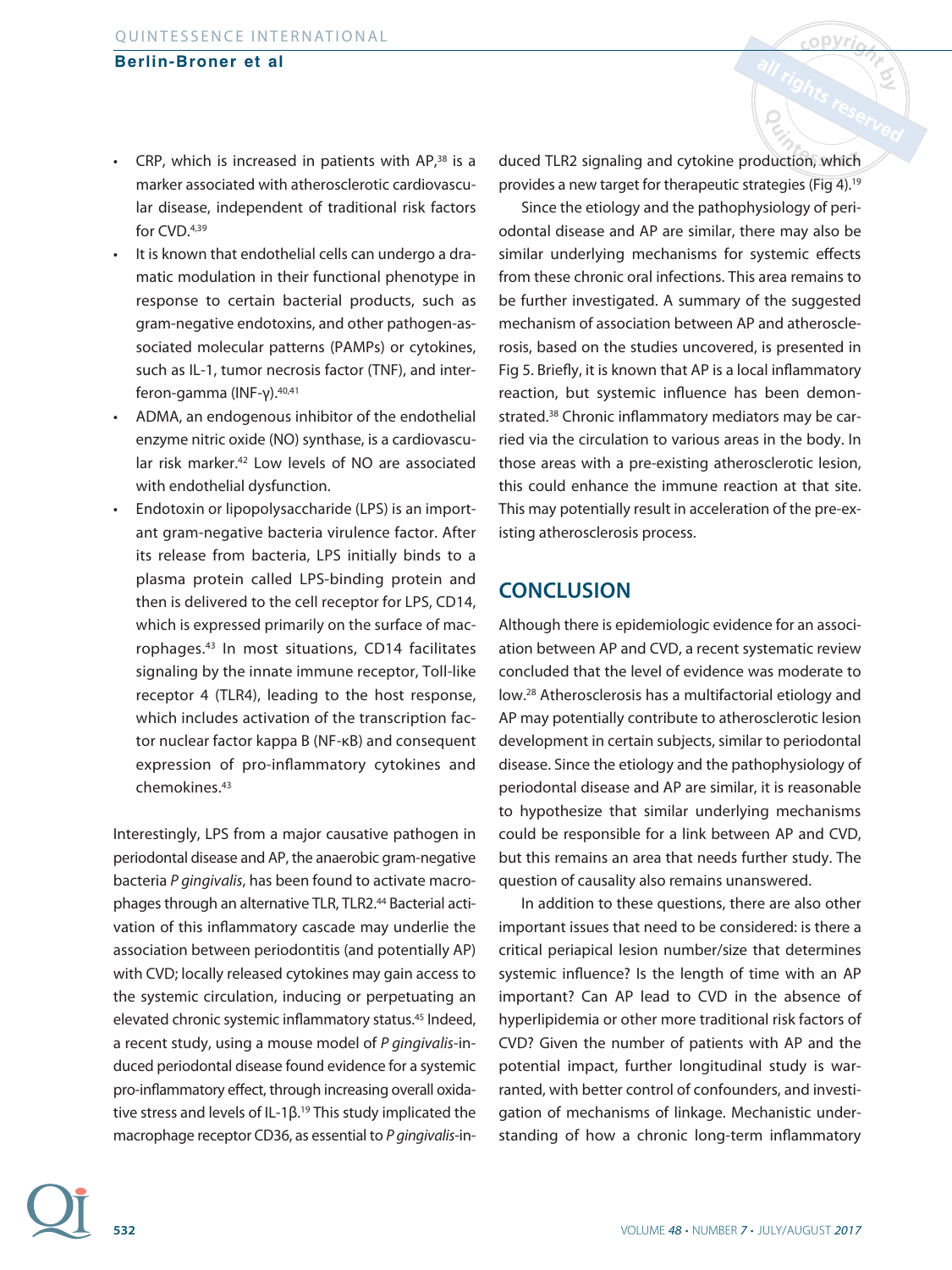

**Figs 4a and 4b** Inflammation: From the tooth to the arteries. (a) Activation of macrophages by periodontal disease bacteria (Porphyromonas gingivalis, Pg) in the oral cavity is mediated by CD36 and TLR2 and leads to systemic release of pro-atherosclerotic IL1β. (b) Systemic IL1β activates naive (to Pg) vascular macrophages to secrete IL1β (1), and promotes CD36-mediated uptake of lipid (2) and enhanced atherosclerosis (3). Although it is controversial as to whether Pg/PgLPS is found in the vasculature, the presence of lipid would promote the development of greater atherosclerotic plaque (4). Reproduced with permission from Brown et al.<sup>19</sup>



**Fig 5** Suggested potential biologic mechanism for linkage between AP and atherosclerosis.

condition, such as AP, increases risk of atherosclerosis may be applicable to other conditions, including rheumatoid arthritis, inflammatory bowel disease, chronic kidney disease, etc. Overall, there is a need for more research to fill the gaps in our knowledge.

### **REFERENCES**

 1. Adams RJ, Chimowitz MI, Alpert JS, et al. Coronary risk evaluation in patients with transient ischemic attack and ischemic stroke: A scientific statement for healthcare professionals from the stroke council and the council on clinical cardiology of the American Heart Association/American Stroke Association. Circulation 2003;108: 1278–1290.

QUINTESSENCE INTERNATIONAL

**Berlin-Broner et al**

- 2. Beck JD, Slade G, Offenbacher S. Oral disease, cardiovascular disease and systemic inflammation. Periodontology 2000 2000;23: 110–120.
- 3. World Health Organization. Factsheet: The top 10 causes of death. Available at: http://www.who.int/mediacentre/factsheets/fs310/en/. Accessed 5 October 2014.
- 4. Shapiro MD, Fazio S. From lipids to inflammation: New approaches to reducing atherosclerotic risk. Circ Res 2016;118:732-749.